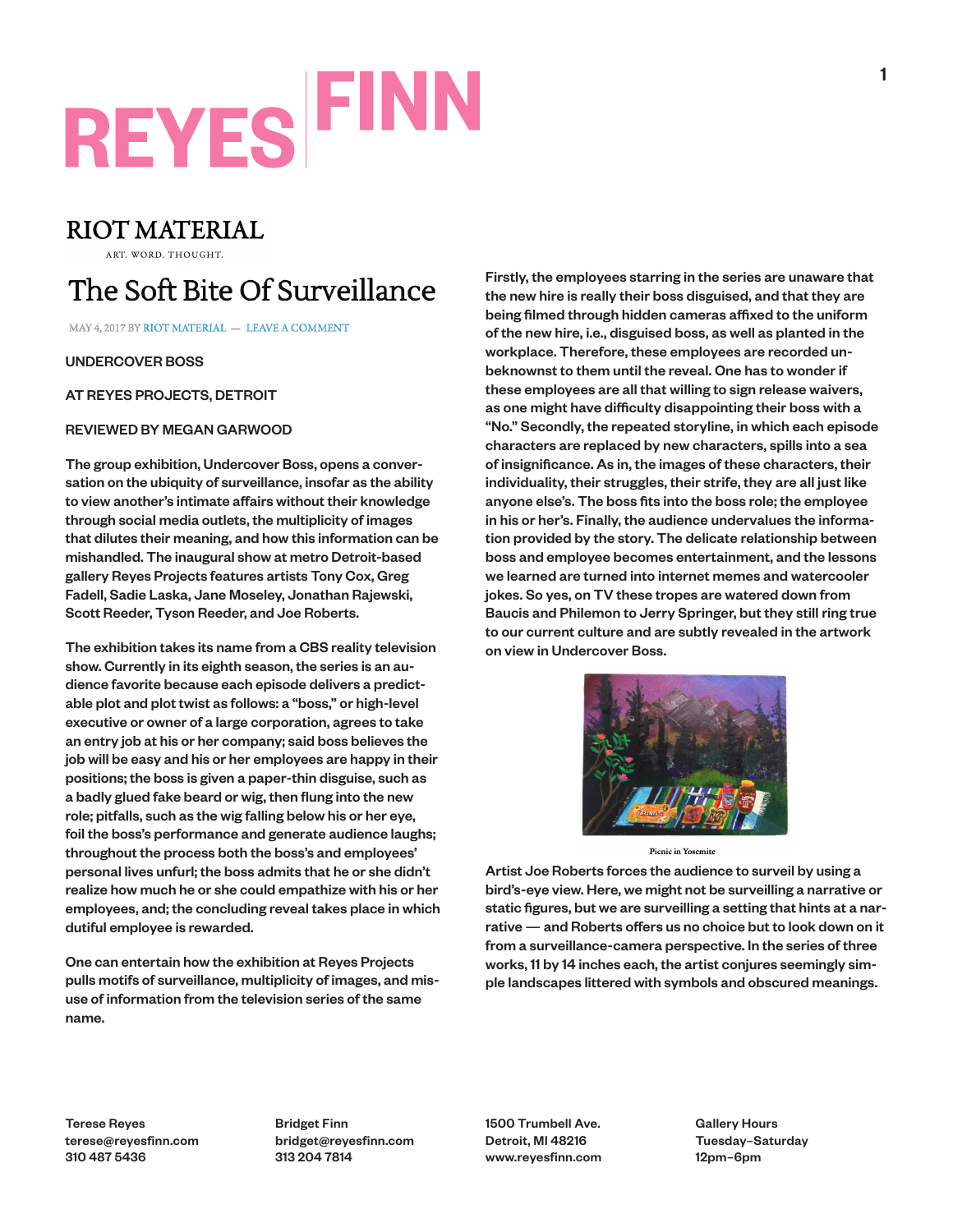### **REYES FINN**



The Bohemian Highway Near Occidental

With a Déjeuner sur l'herbe vibe, Picnic in Yosemite, 2017, depicts a serene picnic in the woods rife with supplies: a loaf of trendy Ezekiel 4.9 Organic Sprouted Whole Grain bread, Smucker's Seedless Strawberry Jam, and Peter Pan® Peanut Butter, creamy or crunchy undisclosed. Framed by pink flowers and juxtaposed against a lush forest, the serape blanket presents the spread pieced, plotted, and exposed like an anthropological dig. The flattened composition and neat arrangement of prop-like objects clearly sets up ample viewing ground for the eye with small delights that appear only with close observation, such as 'shrooms that populate each slice of bread as a psychedelic treat.

Other works by Roberts contain less pronounced, if not an entire lack of objects, arousing feelings of exhaustion and even shame as one views a different landscape from a similar surveillance-camera angle. In The Bohemian Highway Near Occidental, 2017, a small blue house is tucked among unbelievably tall trees, as a blue lumber truck plows through the foreground. The quaint home's only open orifice is a dim garage, to where a darker blue pick-up truck is headed. By incorporating blue hues with a contemporary spin on American gothic subject matter onto the planar surface, the artist leaves the viewer few clues of the focal point and leads him or her to wonder exactly what he or she is looking for. Ambiguity of the viewer's purpose gently echoes the response of a voyeur outside the gallery to our culture's inundation of surveillance-type television shows or social media outlets that lay ample ground for viewing people and places from afar but little direction on why to do it. Moreover, Roberts' blue house, closed off, provokes the viewer to almost violate the canvas. The viewer has to peer into the interior of the house or trucks to glean any idea of a narrative.

The theme of multiplicity of images and their inherent loss of context, yielding empty meaning can be seen in a large collage work entitled I Wish My Uncle Ray Was Here, 2017, by Detroit-based artist Jonathan Rajewski. Although the surface of the collage is quite flat, it's produced by layers of acrylic, marker, paper, magazine cutouts, fabric, tie-dye, cardboard, a portion of a beach ball, and particle board on canvas. The abstract composition coalesces discordant iconography onto stark waves of primary colors. Reminiscent of Roberts's anthropological study of a picnic, Rajewski removes figuration, as well as context, to scatter sociological puzzle pieces across the canvas. An Athenian vase, Greek cross, zoomorphic tyedyed creature, a tiny drawing are connected only because the artist chooses to include them on the canvas. In turn, the depictions of these objects become visual building blocks of the composition and appear at random, as if you were scrolling through his Instagram feed. Although the artist does not portray them amongst many, the images, askew, rouse visual solitude that can be seen as a metaphor for images lost in an abyss.



I Wish My Uncle Ray Was Here

Rajewski is known for his painting, but in his new series of oversized wind chimes he expands the motif of information and image saturation into a critique of how we exploit images themselves. The swaying structures are larger than most adults are tall and comprised of disparate childhood objects, like a plastic Elmo, robust piggy bank, or hardcover children's books. These signifiers, displaced by reconstruction, lose some of their charm by being stripped of context and smudged with paint, dirtied and resembling orphaned childhood memories. After Rajewski disjoints these objects, he hangs them, along with metal rods, from thick metal chains in tiers. Disturbing up close, Rajewski's assemblages appear whimsical from afar, producing the spectral sounds of peace and serenity just out of reach. These are not pleasant pieces: Their disfigured parts haunt the viewer and the sound produced amplifies this, like the film score of a horror movie.